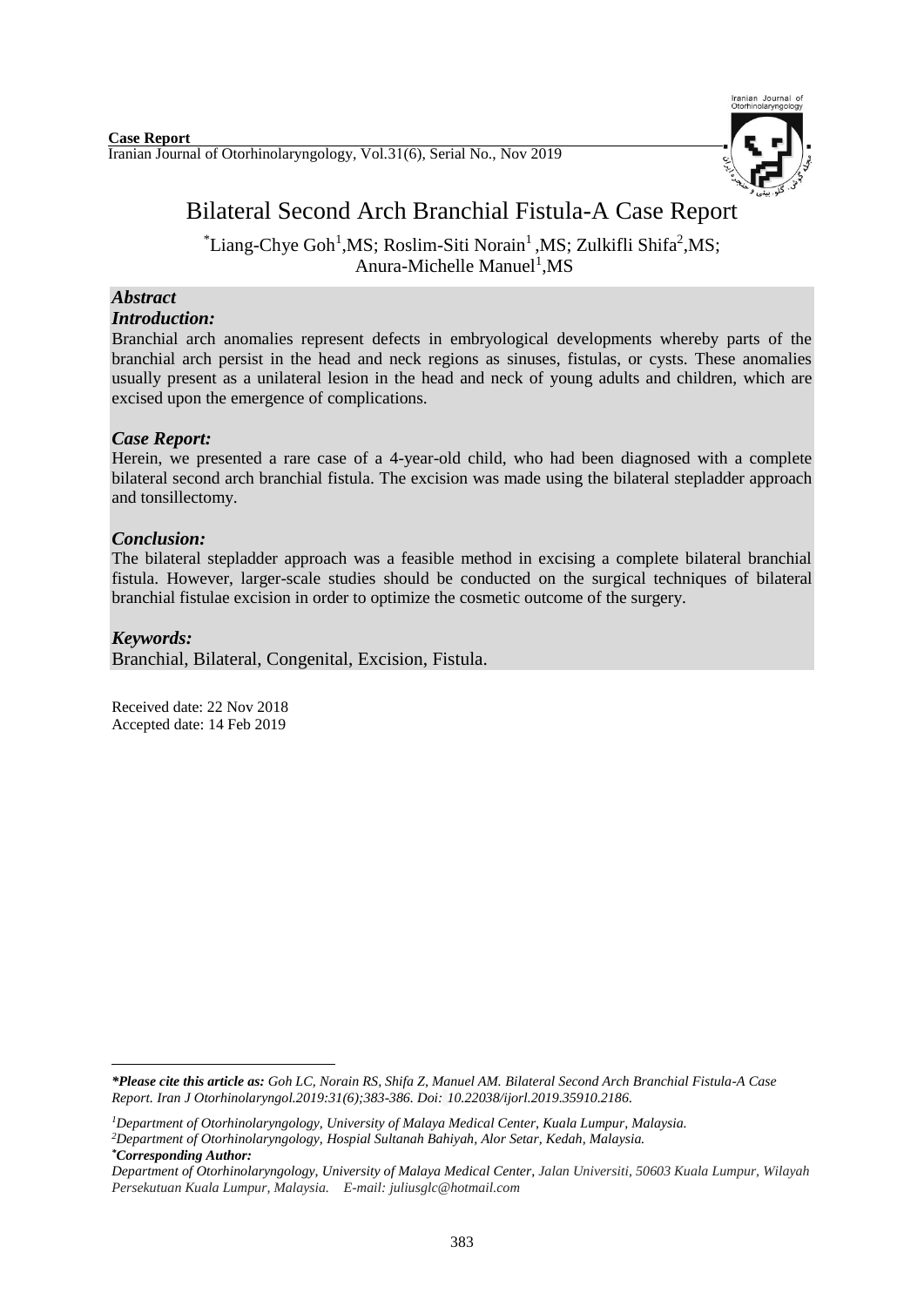### *Introduction*

The branchial arches are a series of six mesodermal pouches that develop at the side of the primitive pharynx within 4-7 weeks of gestation (1). The aforementioned arches serve as precursors to the development of the structures found in the face, neck, and pharynx. As the branchial arch develops, the failed obliteration of the branchial clefts often leads to the development of branchial arch anomalies, whereby they may present as cysts, sinuses, or fistulas (1).

About 80% of cases present as branchial cysts, and the remaining 20% emerge as sinuses, fistulas, or cartilage remnants (2). Branchial arch anomalies are the most common congenital anomaly, affecting the neck, whereby the  $2<sup>nd</sup>$  branchial arch is the most frequently involved (1,2).

Branchial fistulas, wherein an epithelial tract connects the branchial pouch and cleft, are the uncommon manifestations of branchial anomalies. Such connections are often described as true or complete brachial fistulas. However, this is rarely the case, as most branchial fistulas present in incomplete forms (3). A complete  $2<sup>nd</sup>$  branchial arch fistula should have an internal opening at the tonsillar fossa and an external opening overlying the medial aspect of the sternocleidomastoid.

### *Case Report*

A 4-year-old boy with an unremarkable perinatal and medical history referred to us with the complaint of mucoid discharge from both sides of the neck over a duration of 6 months which had worsened upon the consumption of fluids. He had a few episodes of acute infections of the fistula which resolved upon the completion of a course of antibiotics. The patient had no family history of a similar diagnosis.

On examination, he was healthy with no craniofacial deformities. A small pin-holesized defect was seen at about the junction of the upper 2/3 and lower 1/3 of the anterior border of the sternocleidomastoid muscle on both sides (Fig.1). There was a scanty mucoidlike discharge from both cervical fistulous openings. Oropharyngeal examination revealed bilaterally enlarged tonsils (grade 2 Friedman classification). In addition, the fibreoptic nasopharyngoscopic examination

was unremarkable. Normal renal ultrasound findings and profile ruled out hypertrophic or atrophic kidneys in view of the possibility of kidney maldevelopment in branchio-oto-renal syndrome.



**Fig 1:** Preoperative photograph of the child showing the external openings of both branchial fistulas (Arrow)

The external ear was grossly normal, and audiometric testing (e.g., tympanogram and pure tone audiometry) ruled out the presence of conductive or sensorineural hearing loss which may present as a component of branchio-oto-renal syndrome. The magnetic resonance imaging (MRI) of the neck with a fistulogram was carried out by injecting normal saline into the defect, while the images were read using T1 FIESTA sequence (Fig.2). The MRI images showed the evidence of a complete bilateral branchial fistula. An excision was then performed under general anesthesia after 2 weeks.



**Fig 2:** Intra-operative images of both branchial fistulas being removed using a stepladder incision

The child was placed supine with the neck extended, under general anesthesia. A transverse elliptical incision was made around the cervical fistulous opening, dissected deep to the subplatysmal plane. The dissection was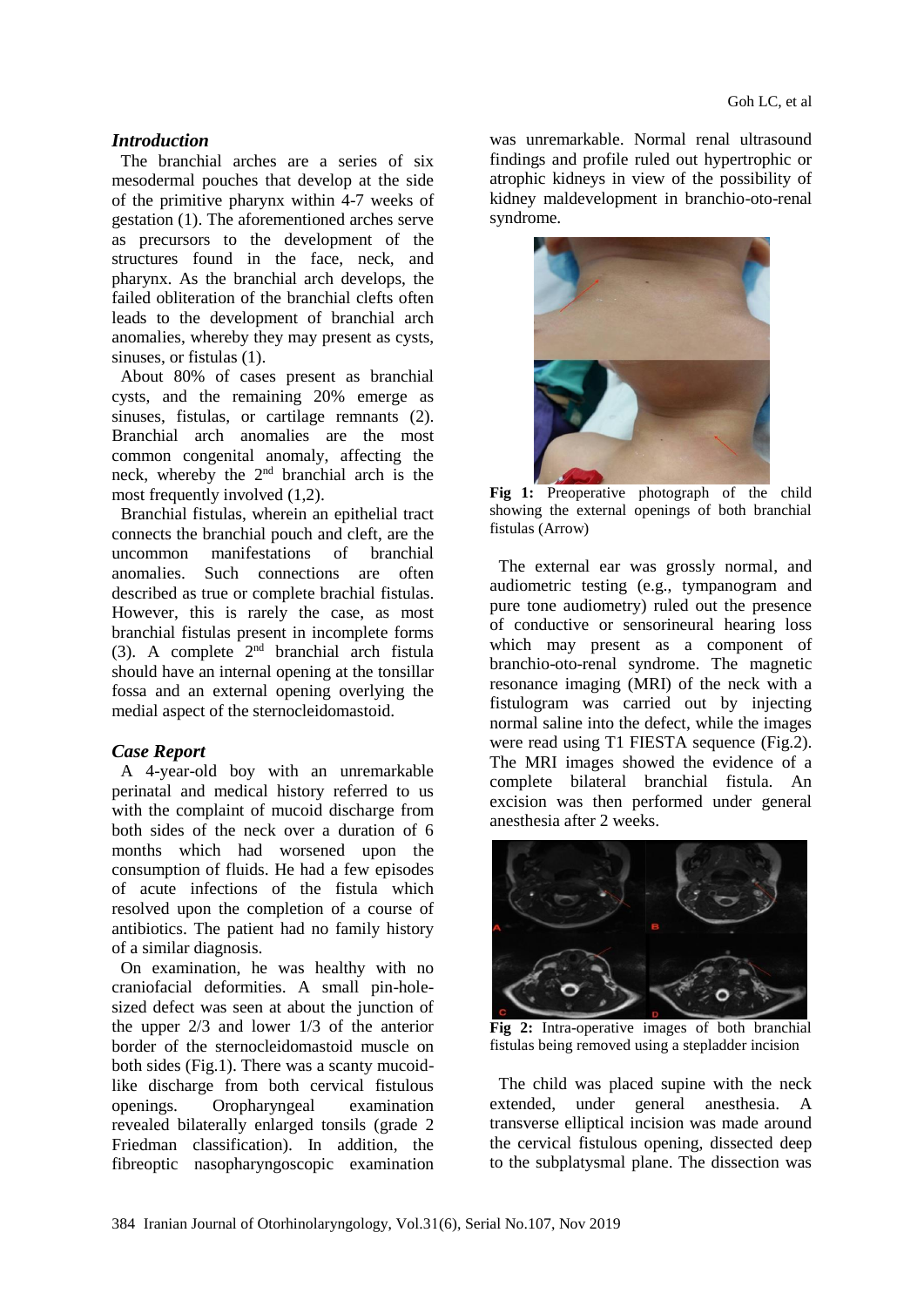#### Bilateral Second Arch Branchial Fistula

continued superiorly, tunneling under the subplatysmal layer to follow the path of the fistulous tract. The second transverse incision was made just above the level of the hyoid in a stepladder fashion to facilitate further superior dissection (Fig.3).



**Fig 3:** Removed specimen of both branchial fistulae with the arrows pointing at the internal opening of the branchial fistula; A) left branchial fistula and B) right branchial fistula

Identification of the tract was aided by instilling methylene blue into the tract using the cannula of a 26G branulla. The tract was located between the external and internal carotid arteries, superficial to the hypoglossal nerve and deep to the digastric muscle. The internal opening was identified at the posterior pillar of the ipsilateral tonsillar fossa superiorly. An elliptical incision was made around this opening, and the tract dissected inferiorly to meet the cervical dissection.

The whole tract was completely excised and delivered out through the upper cervical incision (Fig.4). The procedure was then repeated on the right side of the neck which had a fistulous tract of similar anatomical extent. The subcutaneous and skin layers were sutured using absorbable and non-absorbable suture materials (Polyglactin 4/0 and polyamide 4/0).



**Fig 4:** Magnetic resonance image of pre-operative fluid attenuated inversion recovery showing the axial views of saline being injected into the left branchial fistula; A-D) a complete fistula starting from the left tonsillar fossa to the skin overlying (red arrow) the left anterior neck.

The patient was discharged with no postoperative complications after 3 days. Histopathological examination of the excised lesion revealed the features of respiratory epithelium and confirmed the absence of malignancy and tuberculous infection. On follow-up performed 12 months after the surgery, there was no evidence of recurrence.

#### *Discussion*

Branchial arches are ectoderm-lined clefts which develop from the branchial apparatus as a part of a series of arches, pouches, and grooves which extend into the oral cavity. During embryonic development, as the second arch grows caudally, it fuses with the 3rd and 4<sup>th</sup> arches to form a deep groove before joining the skin as an external opening, thereby being termed cervical sinus. Persistence of this fistula is often due to the breakdown of endoderm during embryogenesis, and this forms a tract to the skin at the junction of lower  $1/3^{rd}$  and upper  $2/3^{rd}$  of the anterior border of the sternocleidomastoid of the affected neck (4).

The 2nd branchial arch fistula is a rare manifestation of branchial arch anomalies as most cases are three times more likely to present as branchial cysts in young adults with an almost equal gender distribution  $(5,2)$ . In a large series conducted by Chionh et al., about 15% of cases presented in children aged <10 years, while the majority of cases presented at the age range of 10-40 years (6).

Most cases of complete 2<sup>nd</sup> branchial fistula often present in childhood (2,4). These cases emerge as a persistent unilateral discharging defect usually at the right side of the neck which worsens upon the consumption of drinks (7). As bilateral branchial fistula and sinuses are rare, they are often associated with a family history in about 6% of cases (8-10). Nonetheless, about 2% of sporadic cases are associated with an incidence (11).

Branchial fistulas are often diagnosed intraoperatively as investigations like fistulograms often fail to reveal the full extent of the fistulous tract, as observed in our case. It is useful but sometimes difficult to differentiate between the  $2<sup>nd</sup>$  arch and  $3<sup>rd</sup>/4<sup>th</sup>$  branchial arch anomaly due to various reasons. Some of these reasons could be the presence of granulation tissue, secretions within the lumen of the